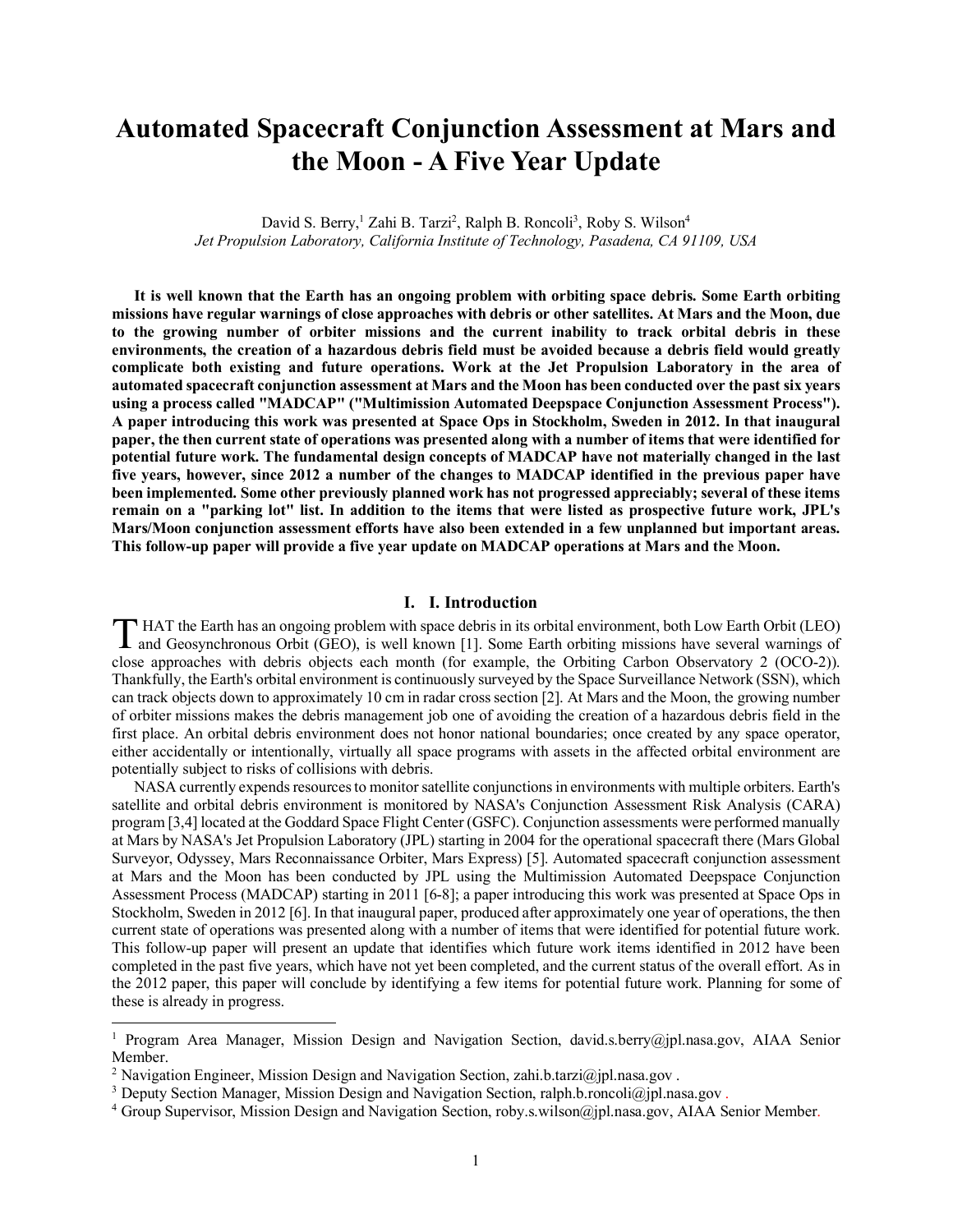#### **II. The Orbital Debris Problem**

NASA's Orbital Debris Program Office cites that approximately 18,500 objects in Earth orbit are officially cataloged by the US Space Surveillance Network (SSN), down to objects approximately 10 cm in radar cross section. Over half of these objects are "fragmentation debris", which includes satellite breakup debris and anomalous event debris. Figure 1 below displays a summary of all objects in Earth orbit officially cataloged by the SSN. [9]



Monthly Number of Objects in Earth Orbit by Object Type

**Fig. 1: Monthly Number of Cataloged Objects in Earth Orbit by Object Type [9]**

Currently there is no known orbital debris field at the Moon or Mars, but it would be very undesirable to create one given that there is no way to realistically track the debris from Earth as is done with the Earth-based SSN. Such a debris field at the Moon or Mars would greatly complicate both existing and future operations in those orbital environments (both robotic and future human missions), because even small particle impacts are capable of causing spacecraft damage and generating additional fragmentation events. [1]

The intentional destruction of the Fengyun-1C (FY-1C) weather satellite in a Chinese anti-satellite test in January of 2007 and the accidental collision between Cosmos 2251 and the operational Iridium 33 in February of 2009 are considered the worst Earth orbiter breakups in history [10]. According to the NASA orbital debris office, a total of 5579 fragments were cataloged by the United States Space Surveillance Network (SSN) for these two events, and over 4200 of them still remained in orbit as of April 2018 (2833 from Fengyun 1C, 1076 from Cosmos 2251, and 335 from Iridium 33) [11]. In addition to these cataloged objects, models predict that hundreds of thousands of fragments down to millimeter size were also generated during the breakups. These fragments are too small to be tracked by the SSN, but still pose risks to spacecraft operations. [12,13]

At Mars and the Moon, the growing number of orbiter missions, coupled with the current inability to track orbital debris in these environments, suggest that the debris management job must focus on avoiding the creation of a hazardous debris field in the first place. The necessity of this debris prevention function provided the inspiration for the Multimission Automated Deepspace Conjunction Assessment Process (MADCAP). One of the primary virtues of MADCAP processing is that it works to preserve two important orbital environments that are currently free of a hazardous debris field. Once there is a collision of two objects in orbit around the Moon or Mars, a debris field would be created that could take many years to dissipate, depending on the altitude and several other factors [14]. It could require several years before a viable debris monitoring system could be put in place in these environments since debris monitoring would be impossible with Earth-based radars. During the time between debris field creation and the implementation of an adequate monitoring system (which has not been proposed or funded), all missions operating in the affected environment would run the risk of a catastrophic collision with untrackable debris, which would compound the problem. Such debris fields could affect the plans of any space operator that plans to send missions to the Moon or Mars, and there are several such plans in the works (e.g., ISRO's Chandrayaan-2 mission, NASA's Lunar Orbital Platform-Gateway, UAE's "Hope" mission, Elon Musk's SpaceX plans for Mars, etc.). The risk would be particularly great for human missions. One major potential source of lunar spacecraft is NASA's Space Launch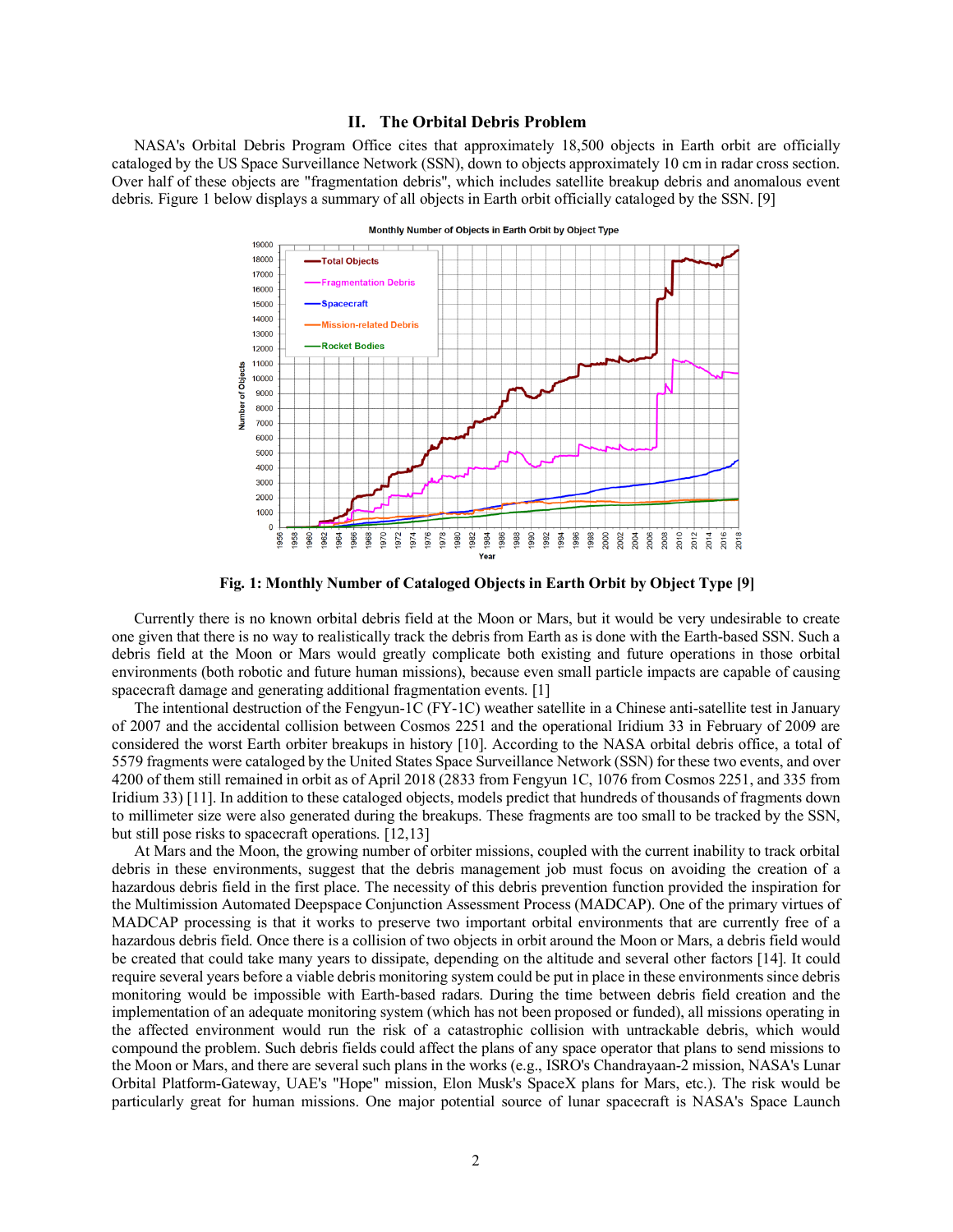System/Exploration Mission 1 (SLS/EM-1) and SLS/EM-2. Current plans call for up to 13 cubesats on SLS/EM-1 and up to 40 cubesats on SLS/EM-2. This large number of spacecraft, several of which are lower budget or experimental spacecraft could potentially lead to more inactive, uncontrollable spacecraft in the lunar environment.

# **III. MADCAP Fundamental Design Concepts**

The fundamental design concepts of MADCAP have not materially changed since their conception in 2011. A parameter file is setup for each orbital environment to be analyzed, which allows conjunction analyses in any orbital environment without modifying the underlying software. The parameters fall into a few general classes: environment (central body, coordinate system); bodies within the environment (active spacecraft, inactive spacecraft, natural bodies); thresholds used to classify conjunction events and control report generation; options for detailed reports and plots; and email lists for report participants. The main parameters that establish the orbital environment are the specification of the central body and a list of at least two spacecraft (or other bodies including natural satellites or debris). MADCAP is automatically initiated and automatically downloads the latest ephemerides from the Deep Space Network's (DSN) Service Preparation Subsystem (SPS) portal that were prepared by the navigation teams for tracking purposes. Two basic types of files are downloaded from SPS: "predicts grade" ephemerides and "scheduling grade" ephemerides. The predicts grade ephemerides represent the navigation team's best estimate of the spacecraft trajectory; these ephemerides are used in the generation of DSN pointing and frequency predicts. The scheduling grade ephemerides may represent a lower fidelity predict used for scheduling antenna time, or a "reference trajectory". Reference ephemeris files are usually longer duration ephemeris files that represent a reference, baseline, or nominal trajectory, and often include some future planned maneuvers. The reference ephemeris files are typically updated less frequently than predicts grade ephemerides.

In addition to downloading from SPS, missions have the option to include in the parameter file one supplementary ephemeris file to be included in the analysis. This ephemeris may be a test case representing an alternative scenario such as a "no-burn" option in the case of a planned maneuver, or some other scenario. Supplementary ephemerides for planned and/or non-operational missions and natural bodies that are not available on the SPS can also be added in this way, as can ephemerides from missions that are not using the DSN/SPS. MADCAP then performs pairwise close approach event searches among the objects listed in the parameter file using the collection of ephemerides. Comparisons occur for up to 100 days of the overlapping time period of the two ephemeris files analyzed (this duration can be adjusted by the MADCAP operations team if needed for special analyses). An event search is carried out for the minimum relative distance between the two spacecraft analyzed. Each relative minimum is classified as a "close approach event". Candidate close approach events are then evaluated against mission-established, risk-based thresholds prepared by the navigation teams to classify them as "red" or "not red". A "red event" is a close approach event 14 days or less in the future for which the selected orbital attribute is below the defined threshold values (several orbital attributes are instrumented). A red event requires some level of attention by a navigation team. Reports are prepared and communicated by email to interested parties.

Three types of reports are generated and distributed. A detailed output table is created for each pair of spacecraft analyzed, each line of which contains information on the conjunction attributes requested in the parameter file. Depending on the amount of overlap between the two ephemeris files in the comparison, these detailed reports can be quite long. MADCAP also generates two-dimensional plots of several of the conjunction attributes. The primary and most widely distributed report that most MADCAP users pay attention to is the Summary Report. It captures a large amount of information in a single, easily digested format. The reports are discussed in detail in Ref. [7] so they will not be described in detail here. A sample Summary Report is shown in the Appendix.

## **IV. Conjunction Assessment at Mars and the Moon Circa 2012**

JPL's work with automated spacecraft conjunction assessment at Mars and the Moon was presented at Space Ops in Stockholm, Sweden in 2012 [6] after MADCAP had been in regular operations for about a year. The fundamental concepts of MADCAP had been designed and implemented, but there were many thoughts as to improvements.

As of 2012, the primary attribute for MADCAP's conjunction assessment was the "close approach distance" metric. MADCAP's Summary Report focused on this metric, and categorized the close approaches as green, yellow, or red depending on the magnitude of the close approach and the thresholds established by the navigation teams for the various missions. At that time, MADCAP could only use a "constant covariance" because there was no means to incorporate a covariance into the SPICE/SPK (Spacecraft Planetary Kernel) ephemeris files used by the DSN/SPS.

In the Stockholm paper, a number of items were identified for potential future work, including: formalize a process for responding when approaches are "too close"; refine uncertainty modeling to improve collision probability calculation; explore collaboration with NASA/GSFC and the European Space Agency's (ESA) Space Situational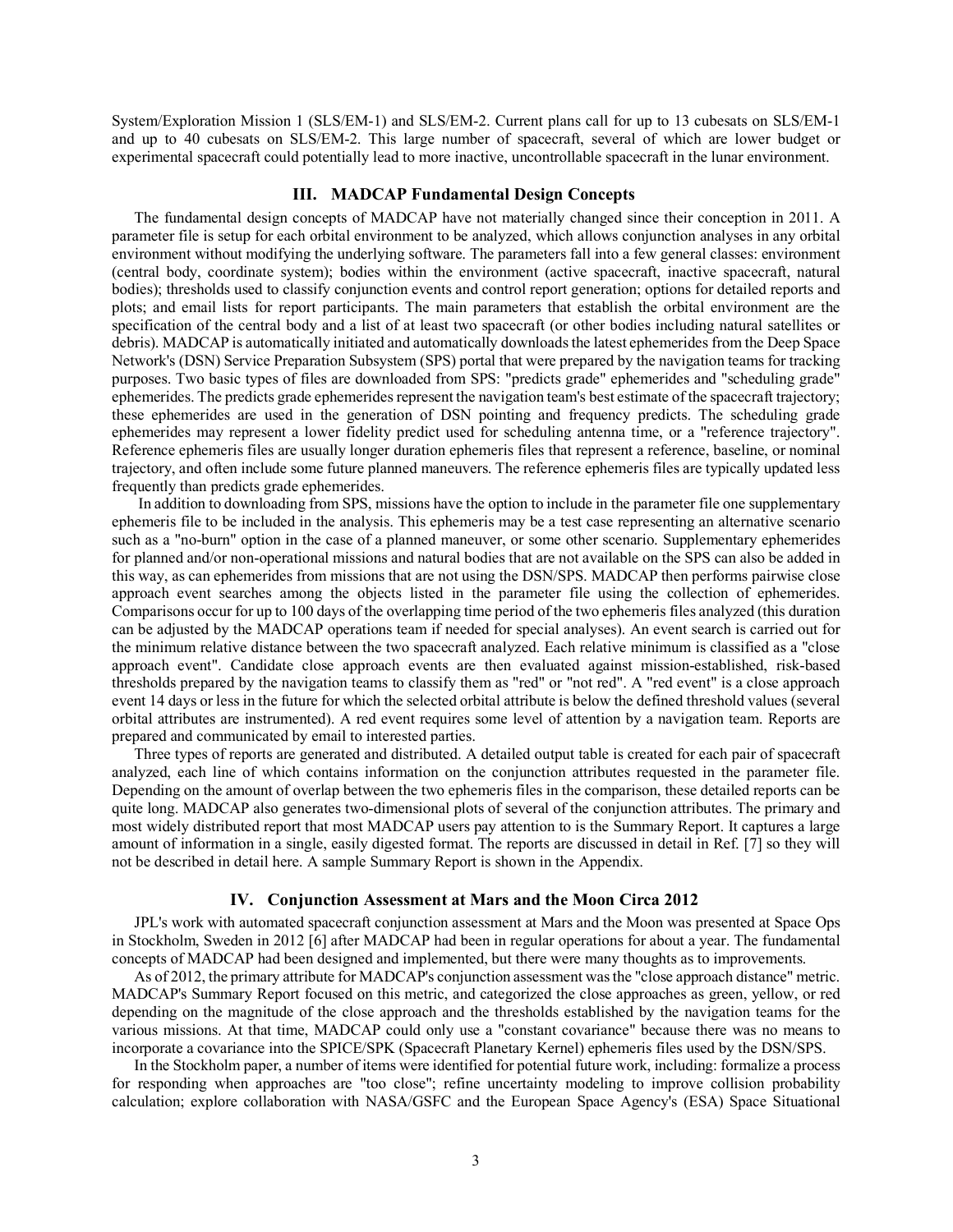Awareness (SSA) program; incorporate more sophisticated automation than Linux "cron"; include other shared orbital environments of potential interest (e.g., Sun-Earth L1/L2, Earth-Moon L1/L2); and provide an option to output a Consultative Committee for Space Data Systems (CCSDS) Conjunction Data Message (CDM), which was at the time an emerging international standard.

# **V. Conjunction Assessment at Mars and the Moon - Planned Changes Since 2012**

Since 2012 a number of the planned changes to MADCAP identified in the previous paper have been implemented, as detailed in the following sections.

# **A. Responding to "Too Close" Situations**

In 2012, a formal response to approaches that were "too close" had not yet been documented; the rare close approaches of the three Mars orbiters at the time (NASA's Mars Odyssey and Mars Reconnaissance Orbiter, and ESA's Mars Express) were handled on a case-by-case basis, not systematically. Occasional close approaches with low miss distance warranted some increased communication with navigation teams and discussion as to whether any action was in fact necessary. At the time it was acknowledged that a formal process would be desirable. Accordingly, such a formal process for responding to spacecraft approaches that are "too close" was collaboratively developed by JPL's Mission Design and Navigation Section and the Mars Program Office at JPL in late 2014, around the time that NASA's MAVEN and ISRO's Mars Orbiter Mission joined the environment. The succinct document "Conjunction Assessment Process For Mars Orbiters" discusses requirements, has procedure flowcharts for a "Monitor Process" and a "Response Process", and specifies who should receive notification of the events identified by MADCAP; it has since been lightly revised twice. [15]

In essence, the Monitor Process is realized in the MADCAP Summary Report that is emailed at the end of each analysis run. This report provides an overall assessment of the orbital environment and identifies both red events within 14 days of the analysis that satisfy certain criteria and "not red events" that are predicted beyond the 14 day horizon. The Response Process is triggered when there is a red event reported in a Summary Report. A member of the MADCAP team designated as the "MDNAV MADCAP Representative" is responsible for contacting the Navigation Team Chiefs for the two spacecraft involved in the conjunction, discussing possible options for mitigating the conjunction, working out a time table for actions that might be necessary, ensuring that the two navigation teams are communicating directly, and providing a status email to the key personnel identified in the process document. Key personnel include members of JPL's Mars Program Office, members of the project management teams for the two flight projects, and relevant members of the JPL Mission Design and Navigation Section (including the MADCAP team). In many cases the red events disappear "naturally" as the time to the event decreases and updated ephemerides are provided by the two navigation teams, especially if the events initially appear at the 14-day horizon for red events used by MADCAP. However, in some cases it has been necessary for at least one of the spacecraft to maneuver to avoid a potential collision. These maneuvers are usually scheduled as late as possible after the threat has been determined to be real because the trajectory uncertainties generally reduce as the time-to-event draws near.

## **B. What Is "Too Close"?**

As part of the formalization of the Response Process, the operational definitions of "too close" have been significantly refined since 2012. This has primarily involved refinements of trajectory uncertainty modeling.

Prior to the arrival of the MAVEN spacecraft into Mars orbit in September 2014, the orbiters being tracked at Mars had all been in relatively stable, well-predicted orbits (an exception was when MRO was aerobraking). But since the periapsis altitude of the MAVEN science orbit dips into the Martian atmosphere, the spacecraft experiences atmospheric drag during each periapsis passage. The variability of the density of the atmosphere creates a downrange uncertainty that makes long range predictions of the position of the MAVEN spacecraft difficult. As a result, the uncertainty in the spacecraft position within its orbit can exceed 1000 kilometers when trying to predict the spacecraft position just a few days into the future. In order to analyze such cases using MADCAP, it proved more useful to focus on the orbit crossing distance (OXD) and orbit crossing timing (OXT) instead of the absolute close approach distances between two spacecraft. If orbit crossing distance and timing are used instead of closest approach distance, the radial and downtrack errors can be examined separately. A larger threshold can be used for the timing which corresponds to downtrack error, with a smaller threshold on orbit crossing distance, eliminating events that are somewhat close in timing but where the orbits do not get close to each other. This helps reduce the problem of "false" red events; events which would not actually present any collision risk. Accordingly, MADCAP was updated to use orbit crossing distance and timing as the principal conjunction assessment metrics instead of using just the closest approach distance; the minimum orbit distance is used in place of orbit crossings when the orbits are close to coplanar.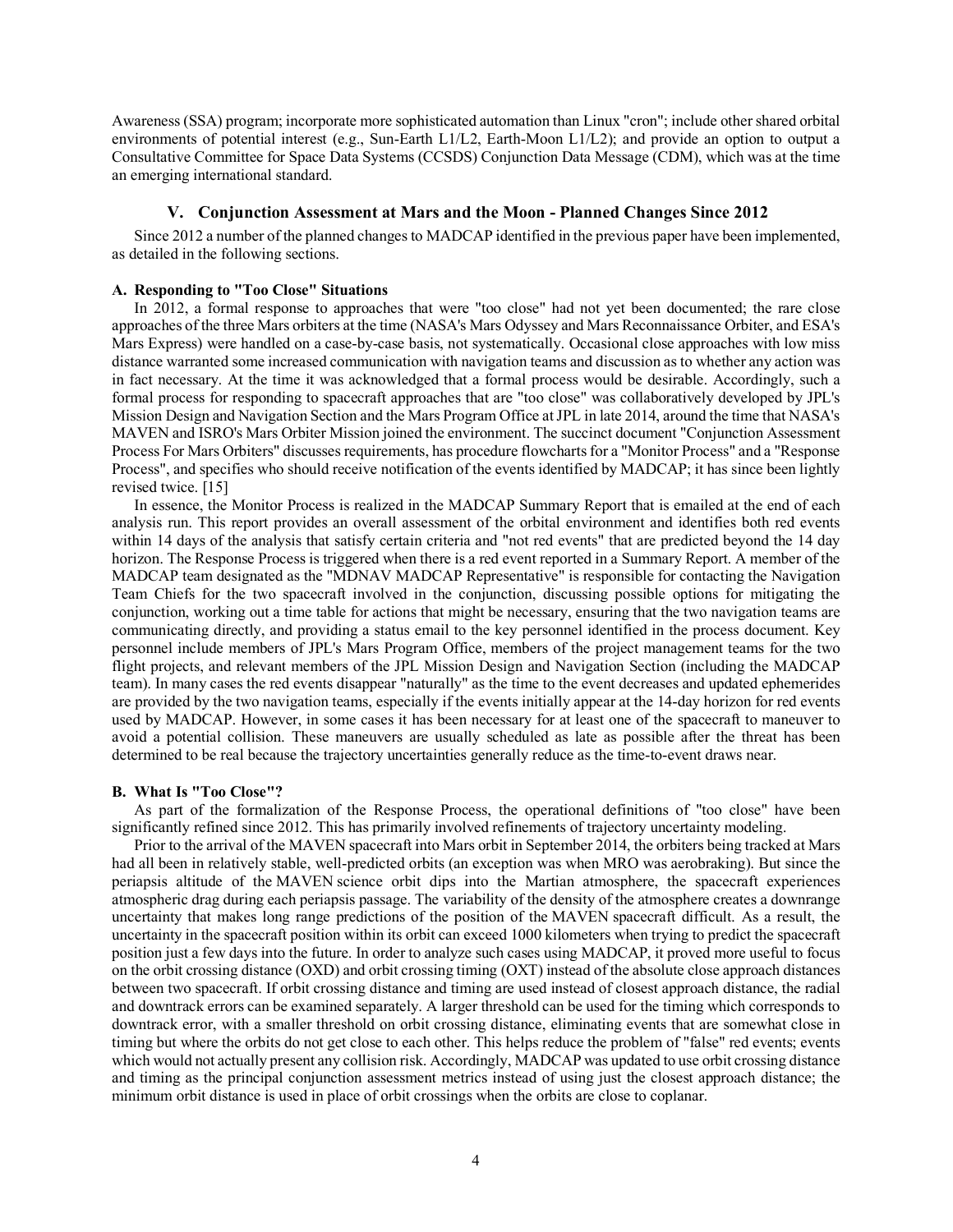Along with changing the conjunction attributes significantly, the changes in late 2014 also included a move away from fixed constant thresholds towards the instrumentation of dynamic polynomial-based or covariance-based data conjunction thresholds. The solution implemented was a variable threshold scheme based on the predicted time until a conjunction event. In the absence of covariance data in trajectory files, this method allows events to be assessed by risk level based on an uncertainty which changes as predictions are carried further in time. MADCAP was updated to allow for thresholds which are represented by a quadratic fit of the 3-sigma uncertainty values as a function of the time to the event. To simplify both the establishment of thresholds and reporting, the process was changed to focus only on "red" and "not red" conjunctions (instead of green, yellow, red). If an event has an orbit crossing distance and orbit crossing time less than both mission-established thresholds for these attributes, and it is less than or equal to 14 days in the future, it is then classified as a red event. It is "not red" if greater than 14 days in the future. The change in conjunction attributes did not require any logic changes in MADCAP given that "close approach distance", "orbit crossing distance", and "orbit crossing timing" were already criteria upon which MADCAP processing could be based, and classifying events based on thresholds was well established. However, the logic for establishing thresholds based on polynomials or covariance matrices did require significant changes and there were many necessary changes to the MADCAP Summary Report. For those Mars missions that agreed to use the new covariance matrix feature, process changes were also necessary. The polynomial coefficients and covariance matrices are provided by the navigation teams; the MADCAP team does not dictate these.

The polynomial equations used to calculate red event threshold values for bodies without covariance data are described as follows:

| Red OX Distance Threshold = $OXDD + (OXD1 * t) + (OXD2 * t^2)$ [km]                     |     |
|-----------------------------------------------------------------------------------------|-----|
| Red OX Timing Threshold = $\text{OXT0} + (\text{OXT1} * t) + (\text{OXT2} * t^2)$ [sec] | (2) |
| where $t = Close$ Approach Epoch - Ephemeris Submit Time (in days)                      |     |

These six coefficients are then listed for each body in a table in the Summary Report (except for inactive spacecraft which are not considered for red events). Missions preferring constant thresholds simply have zero values for the linear and quadratic coefficients OXD1, OXD2, OXT1, and OXT2. For conjunction events beyond the 14-day horizon, only two types of threshold categories are used: orbit crossing distance (OXD) thresholds and close approach distance (CAD) thresholds.

The MADCAP parameter file maintains several parameters for use in calculating the probability of collision (coordinate system, the radii of the objects in kilometers (km), and the covariance reference frame). In the initial version of MADCAP, constant "covariance" sigmas in kilometers were provided as parameters because the true covariance data is not contained in the SPICE/SPK ephemeris files available on the DSN/SPS. To correct this deficiency, a method of utilizing true covariance data provided by the spacecraft navigation team was added to MADCAP in summer 2015 by using the covariance matrix feature available in the CCSDS Orbit Ephemeris Message (OEM) Version 2 [16]. To use the covariance data, in addition to downloading the latest predicts grade SPK type ephemeris file available on SPS, MADCAP will also check to see if there are OEM files available on the SPS. If an OEM file is available that is based on the same input as the most recent SPK file, then it will be downloaded and checked for covariance data. If the file contains covariance data, then it will be used to calculate the conjunction thresholds for the analysis run. Various Mars mission Navigation Teams have also agreed to generate OEM trajectory files with covariance data and submit them to the DSN. The polynomial uncertainty approximations are still specified and used for files which do not contain covariance information or in cases where the covariance data does not cover the portion of the ephemerides being analyzed. Currently, Mars navigation teams are starting their conversion to using OEMs with covariance data.

Covariance information can also improve the collision probability computation. A change in the collision probability formulation was also necessary to use the OEM covariance data. However, to date there has not been much interest from MADCAP customers in collision probability calculations, so they have not been routinely calculated.

## **C. Working With NASA CARA and ESA**

JPL has been working on a somewhat informal basis with NASA's Conjunction Assessment Risk Analysis program. A division of labor has essentially been agreed upon, such that CARA monitors the Earth orbital environment, and JPL monitors the Lunar and Martian environments.

JPL's Mission Design and Navigation Section Manager has set an objective for the MADCAP team that MADCAP processing be as similar as is feasible to that of CARA processing. Conceptually such a collaboration might focus on comparing techniques, process improvements based on technical interchange, cost-sharing, etc. Pursuant to this objective, members of the MADCAP team have participated in a few CARA User Forums and also participated in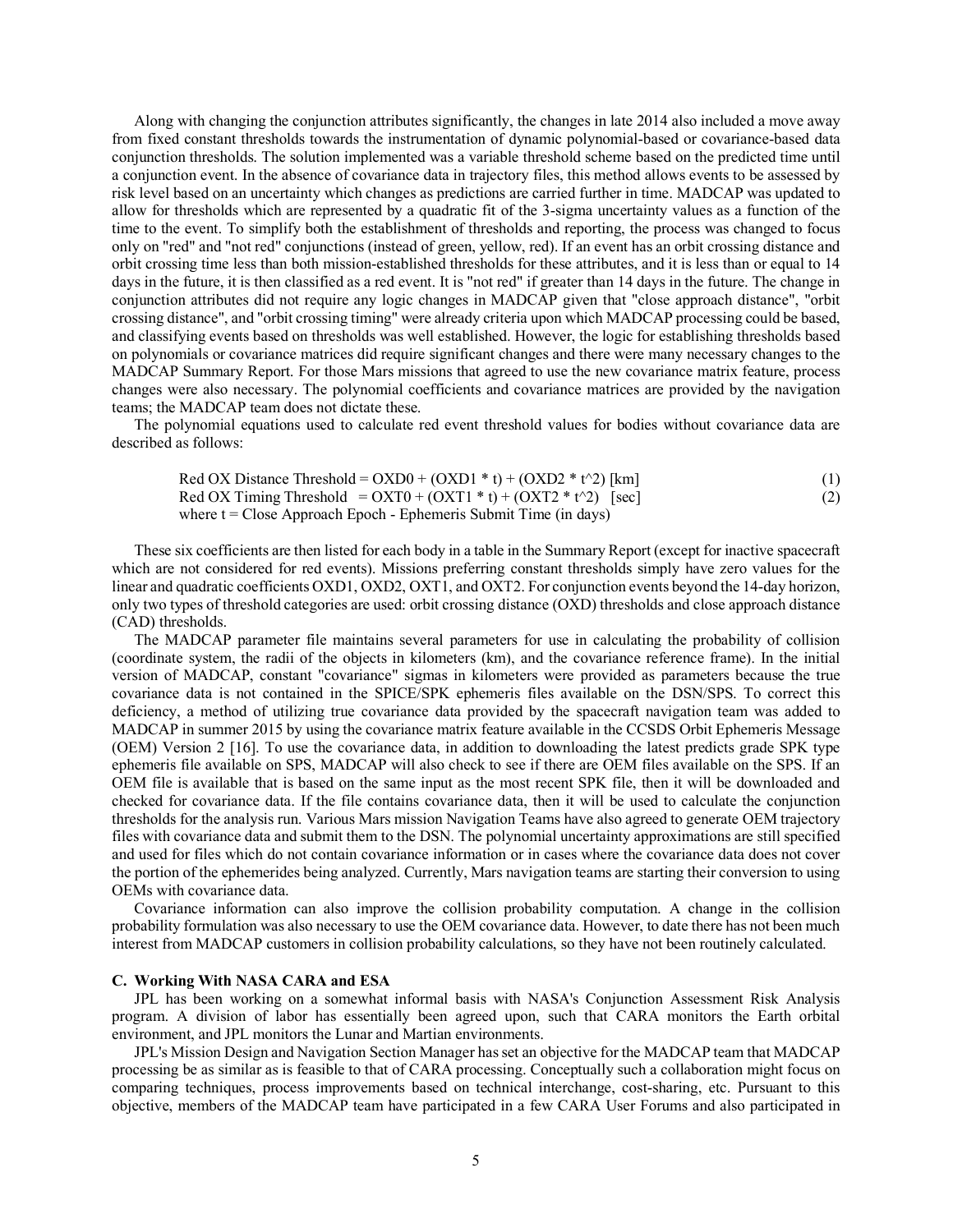development of the NASA Procedural Requirements (NPR) document on orbital debris and conjunction assessment that discusses CARA in some detail and includes some considerations referring to MADCAP [17]. The specifications for covariance matrix attributes provided to JPL's Mars orbiter navigation teams match those of the CARA program (i.e., one minute intervals between covariance matrices). There have also been team discussions regarding evaluation of incorporating into MADCAP the 3D probability method pioneered by CARA [18], though there has not been much emphasis since 2012 on calculating and reporting collision probability.

Work with ESA's Space Situational Awareness program has not explicitly commenced (though there has been some indirect work accomplished through the activities of the CCSDS Navigation Working Group). There was also significant coordination between JPL Navigation and ESA's European Space Operations Center navigation team during the aerobraking period of ESA's ExoMars Trace Gas Orbiter (TGO) mission. In fact, during this time the highest number of red events in a single analysis run was achieved over a sustained period. The frequency of red events jumped dramatically (new ones nearly each day), and some conjunctions would appear, then disappear, then reappear a day later. Until TGO aerobraking started, the MADCAP team had experienced an average of around 7 red events per year. During the TGO aerobraking end game, there was one MADCAP Summary Report that showed 9 for a single run; these were due to the very large uncertainties inherent in aerobraking operations, and many of them disappeared as the time to event and uncertainties decreased.

# **D. Improved Workflow Automation**

In 2012, MADCAP was activated by a Linux cron job on a schedule based on the ephemeris update frequency of the spacecraft operating in the Mars and Moon environments. MADCAP was run daily for the lunar environment, but only run twice weekly for the Mars environment. In October/November 2014, the Mars run frequency was increased to daily given the larger number of spacecraft operating in the environment (MAVEN and MOM had both arrived within a few days of each other) and the characteristics of MAVEN's orbit (eccentric, with periodic deep dips into the Martian atmosphere that constituted a quasi-aerobraking effect). JPL Mission Design and Navigation's "TARDIS" (Traceable Automation with Remote Display and Interruptible Scheduler) workflow automation tool [19] was implemented to improve the invocation and workflow monitoring functions of MADCAP in late October 2014. Along with changing the invocation of the MADCAP runs, with TARDIS it was possible to incorporate several improvements to error control and logic flow in order to respond to some errors occasionally encountered in the daily operations (e.g., halting the run and not sending reports if the ephemeris downloads from SPS have failed).

Event driven automation was originally considered and is feasible given that the DSN/SPS provides an email message when a new ephemeris file is accepted into its repository. TARDIS could subscribe to the messages from SPS and kickoff a MADCAP analysis run any time an ephemeris for one of the spacecraft being monitored is uploaded by the navigation team. However, this event driven automation was subsequently eliminated from consideration given the asynchronous schedule with which missions upload ephemeris files. Several sets of reports would be distributed on particular days when Mars missions tend to upload ephemerides, subjecting customers to "incomplete" reports. Only the last report on a multi-update day would truly reflect the full set of recent updates.

#### **E. Work Planned as of 2012, But Incomplete**

Some other previously planned work has not progressed appreciably; several of these items remain on a "parking lot" list. In 2012 it was thought there might be interest in including monitoring of missions orbiting at L1/L2 Lagrange points. A parameter file was prepared and tested, but there has been no active interest in monitoring these orbital environments. The CCSDS Conjunction Data Message (CDM) [20], which was still under development in 2012, has now been used in flight operations for the past five years, primarily by the United States Air Force. Although the principal use of the CDM is in the densely populated Earth orbital environment, provision is made within the standard to report conjunctions detected in orbital environments other than Earth. In accordance with CCSDS policy, prototyping of the CDM was necessary prior to its becoming an international standard [21]; a simple prototype was built into MADCAP, but a full operations version has not been implemented. Though the CDM and the MADCAP Summary Report both focus on reporting information about conjunctions, one important difference between the two reports is that the CDM focuses in detail on one predicted conjunction, whereas the MADCAP Summary Report provides less information over a longer time frame and can encompass a large number of predicted conjunctions. The CDM's detailed focus on a single conjunction was not one of the MADCAP reporting design points.

## **VI. Unplanned Accomplishments Since 2012**

Since 2012, JPL's Mars/Moon conjunction assessment efforts have also been extended in a few unplanned but important areas, as detailed in the following sections.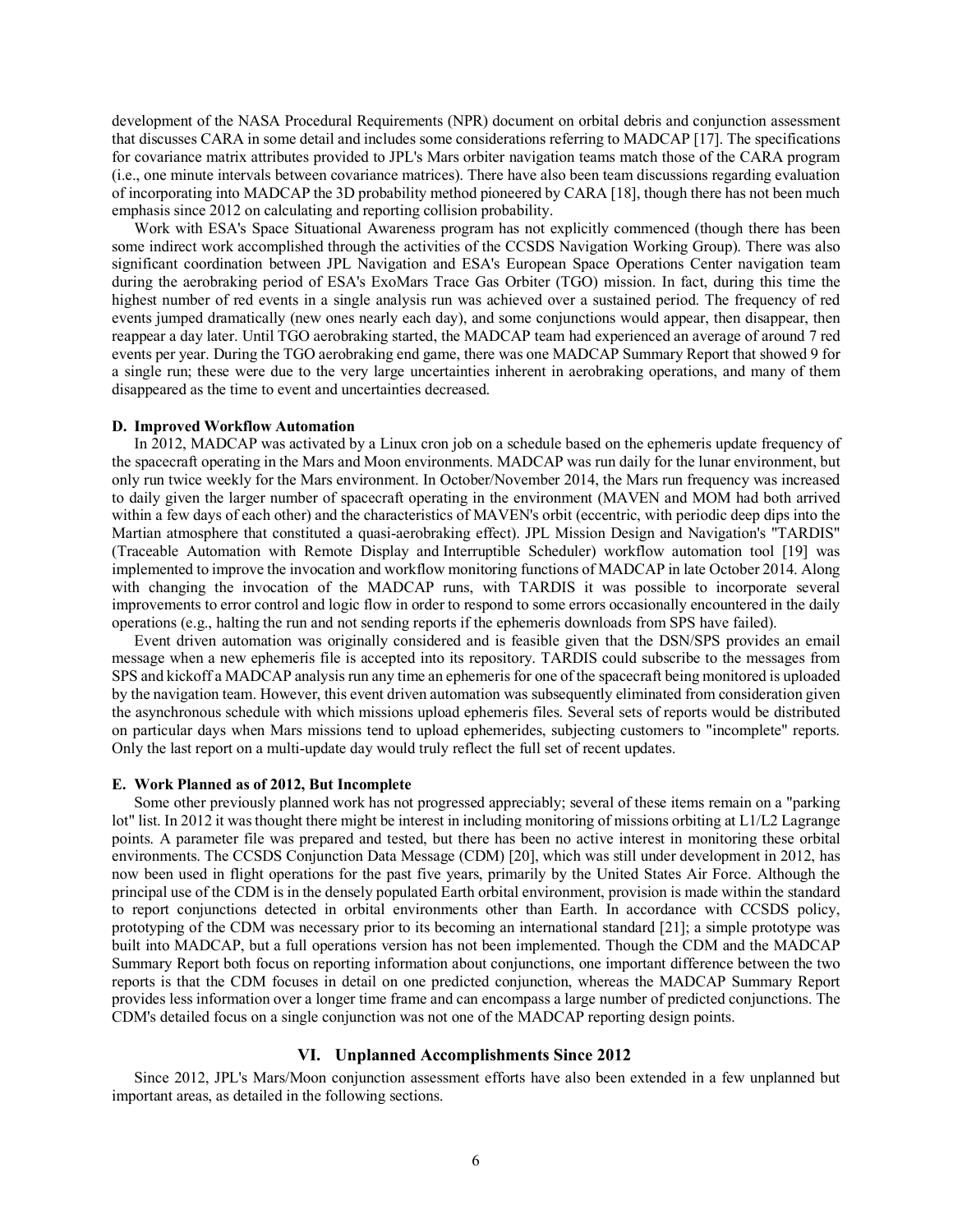## **A. Improved Analysis Methods**

Orbit crossing distance calculations are inaccurate during periods of coplanarity between the two bodies. A refined algorithm was developed to calculate minimum orbit distances when orbits are coplanar or nearly coplanar; it has an increased run time, but provides more accurate results in this situation. A check has been inserted to determine when the orbits being compared are coplanar (operationally defined as having angular momentum vectors within an operator specified parameter value). For each close approach event, if the orbits are determined to be coplanar, the refined algorithm is used to calculate minimum orbit distances and timing which are reported as orbit crossing distances and timing in MADCAP reports. To avoid long run times for bodies which are often coplanar (e.g. Phobos vs. Deimos), the coplanar algorithm is only used for events within 60 days from the analysis time.

# **B. Improved Knowledge of Non-Operational Spacecraft/Objects**

One thing the MADCAP team has been interested in for some time is how to best include non-operational spacecraft left in the Moon and Mars orbital environments. Long-term orbital predictions can be easily produced by simply propagating a previously known state, but these predictions typically contain large uncertainties, particularly with respect to the orbit phase. Because of these uncertainties, the identification of conjunction events between one active and one inactive spacecraft, or two inactive spacecraft, is somewhat suspect. In 2014, MADCAP started including inactive objects in its analysis, and produces the detailed reports and plots for pairs of objects that include at least one inactive object (satellite or natural object), but warnings via the Summary Report are not produced. While it may be interesting to track the inactive spacecraft relative to active, the data are too unreliable to trigger a response from an active spacecraft's navigation team.

If a spacecraft is not currently being tracked by the DSN, there generally will not be an ephemeris on SPS. For example, ephemeris files for ISRO's Chandrayaan-1, JAXA's Ouna, and NASA's MGS and Viking<sup>5</sup> orbiters are not uploaded to the SPS. These spacecraft are no longer operational, but they are still believed to be in orbit and can be used in analyses if an appropriate ephemeris is available. Ephemeris files for this type of non-operational spacecraft can be added by specifying an ephemeris file path in one of the MADCAP parameters. Though the uncertainty of the states in such ephemerides is greater than that of current solutions, these long-term predictions are better than nothing.

NASA's SLS/EM-1 mission will orbit the Moon in the relatively near future (schedule still TBD). In preparation for this mission, engineers at NASA's Johnson Space Center (JSC) were aware of the dead satellites at the Moon and inquired of JPL whether knowledge of these trajectories could be improved so the EM-1 trajectory could be planned to avoid them. This inquiry led the MADCAP team to consider using the DSN's Goldstone Solar System Radar (GSSR) [22] to detect the dead satellites and improve their trajectories for use in MADCAP runs. Optical telescopes are unable to search for small objects hidden in the bright glare of the moon, so radar seemed the only plausible method. While using Earth-based radars to observe Chandrayaan-1 and Ouna seemed feasible, success was not certain.

To test the concept, and potentially improve the knowledge of trajectories for non-operational lunar orbiters, between 02-Jul-2016 and 23-Sep-2016, JPL conducted five radar tracks using a variety of different transmit/receive configurations and a variety of radio telescopes in an attempt to locate the ISRO Chandrayaan-1 and JAXA Ouna spacecraft (see Table 1). Chandrayaan-1 had stopped operating in 2009, and Ouna was last contacted in 2010. MADCAP had been using trajectories for the Chandrayaan-1 and Ouna satellites based on propagations of their last known states. Uncertainties were acknowledged to be significant, but no better trajectories were available. Using the GSSR, JPL was successful in locating the Chandrayaan-1 orbiter (a cube about 1.5 meters on each side with a large solar panel 2.15 meters x 1.8 meters that significantly increased its radar cross section), obtaining sufficient observations to significantly improve the knowledge of the trajectory [23]. It was found that the orbit plane was essentially unchanged, but the downtrack position was significantly out of phase compared to the prior runout. It was necessary to shift the position of Chandrayaan-1 by nearly 180 degrees, or about half a cycle from the old orbital estimates from 2009 [23,24]. MADCAP is now using this updated trajectory, but it has now been about 1.5 years since it was produced so it has undoubtedly degraded again somewhat. JPL did not successfully locate the Ouna spacecraft despite several attempts, though it is thought to still be in orbit. One "candidate" observation of Ouna was obtained in late August 2016, but it could not be confirmed before the end of the experiment. Scheduling the GSSR was difficult because it was a very constrained resource, and the available funding for the experiment was exhausted by the end of fiscal year 2016. Earth-based radar detection of dead satellites at the Moon was challenging and required a reasonably good a priori trajectory (+/- 100 km). Due to the a priori requirement and the resource contention issues, it was concluded that the GSSR is not particularly suitable for a broad search similar to those within the capability of the US SSN [2]. As of this writing there are klystron issues that prevent the GSSR from operating at full power.

 <sup>5</sup> Drew Jones, "Viking1 Orbit Propagation Study", JPL Internal Report, 2 March 2017.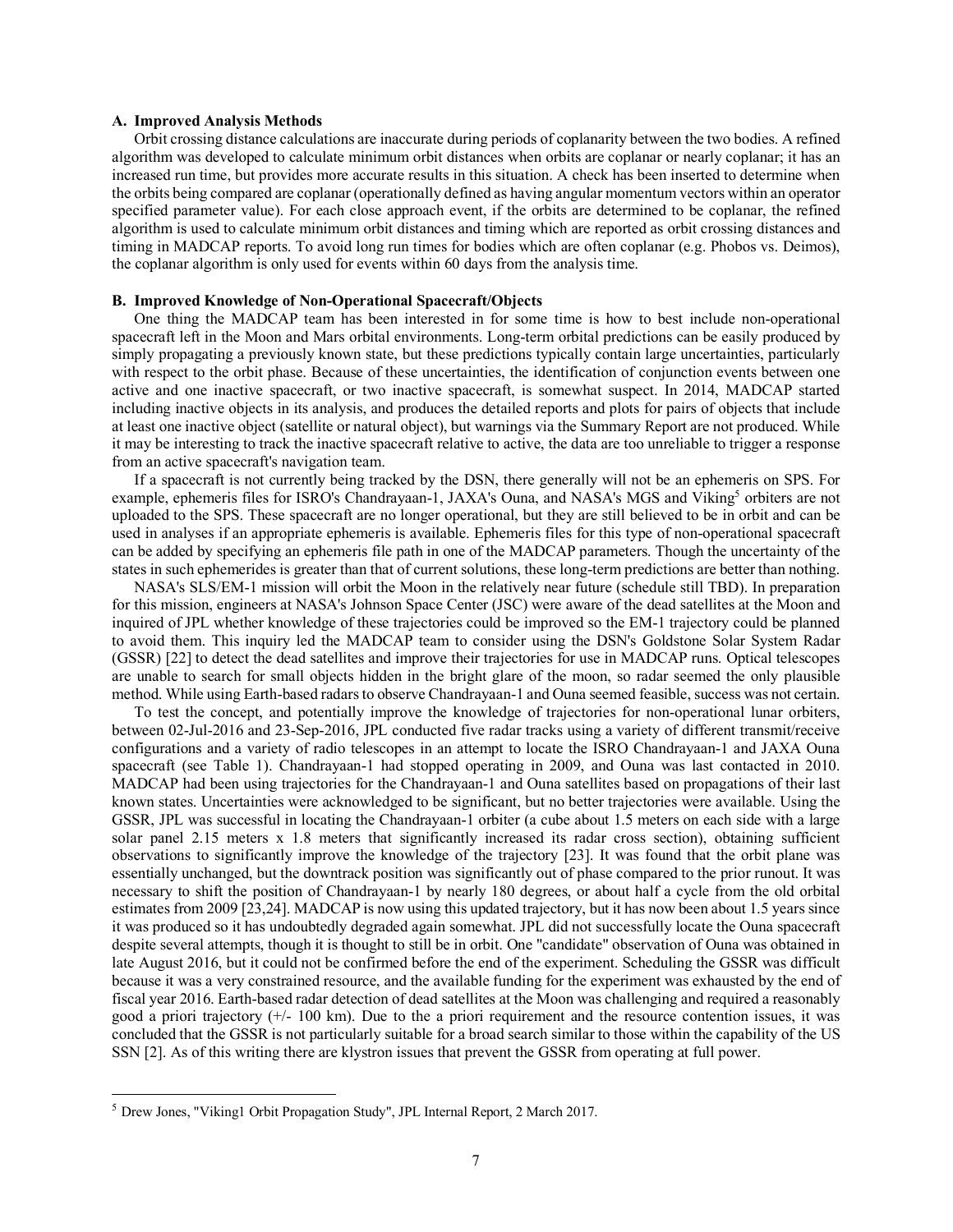| Date           | Objective                        | Transmit       | Receive    | <b>Results Summary</b>            |
|----------------|----------------------------------|----------------|------------|-----------------------------------|
| 02-Jul-2016    | (1) Detect calibration satellite | $DSS-14$       | Green Bank | (1) Calibrator detected           |
|                | (2) Detect Chandrayaan-1         | $(X$ -band $)$ | Telescope  | (2) Candidate echo                |
|                | (Doppler)                        |                |            |                                   |
| 03-Jul-2016    | (1) Confirm Chandrayaan-1        | $DSS-14$       | Green Bank | (1) Chandrayaan-1 confirmed       |
|                | detection (Doppler, range)       | $(X$ -band)    | Telescope  |                                   |
| $31$ -Jul-2016 | (1) Detect Ouna                  | $DSS-14$       | Green Bank | $(1)$ No Ouna detection           |
|                | (2) Confirm Chandrayaan-1        | $(X$ -band)    | Telescope  | (2) Detection, but predicted time |
|                |                                  |                | $DSS-13$   | was off due to error in orbit     |
|                |                                  |                |            | determination.                    |
| 26-Aug-2016    | (1) Detect Ouna                  | Arecibo        | Green Bank | (1) Candidate Ouna echo           |
|                | (2) Confirm Chandrayaan-1        | (S-band)       | Telescope  | (2) Chandrayaan-1 confirmation    |
| 23-Sep-2016    | (1) Detect Ouna                  | $DSS-14$       | Arecibo    | (1) Ouna not confirmed            |
|                | (2) Confirm Chandrayaan-1        | $(X$ -band)    |            | (2) Chandrayaan-1 confirmation    |

Table 1. Dead Lunar Orbiter Radar Observations Summary

Work by JPL researcher Dr. Marina Brozovic shows how unlikely it is to use Earth based radars to detect a debris field at Mars. In Fig. 2 below<sup>6</sup>, the "D" in the legend is the diameter of a metallic spherical spacecraft. The plot shows that even if such a spacecraft had a diameter of 50 meters, it could only be detected to about 10 lunar distances (approximately 4 million kilometers). Mars at its closest to Earth (during opposition) is around 56 million kilometers (approximately 140 lunar distances), i.e., dead satellites at Mars could not be detected using Earth-based radars due to the distance (echo power decay).





 <sup>6</sup> Personal communication, Marina Brozovic to David Berry.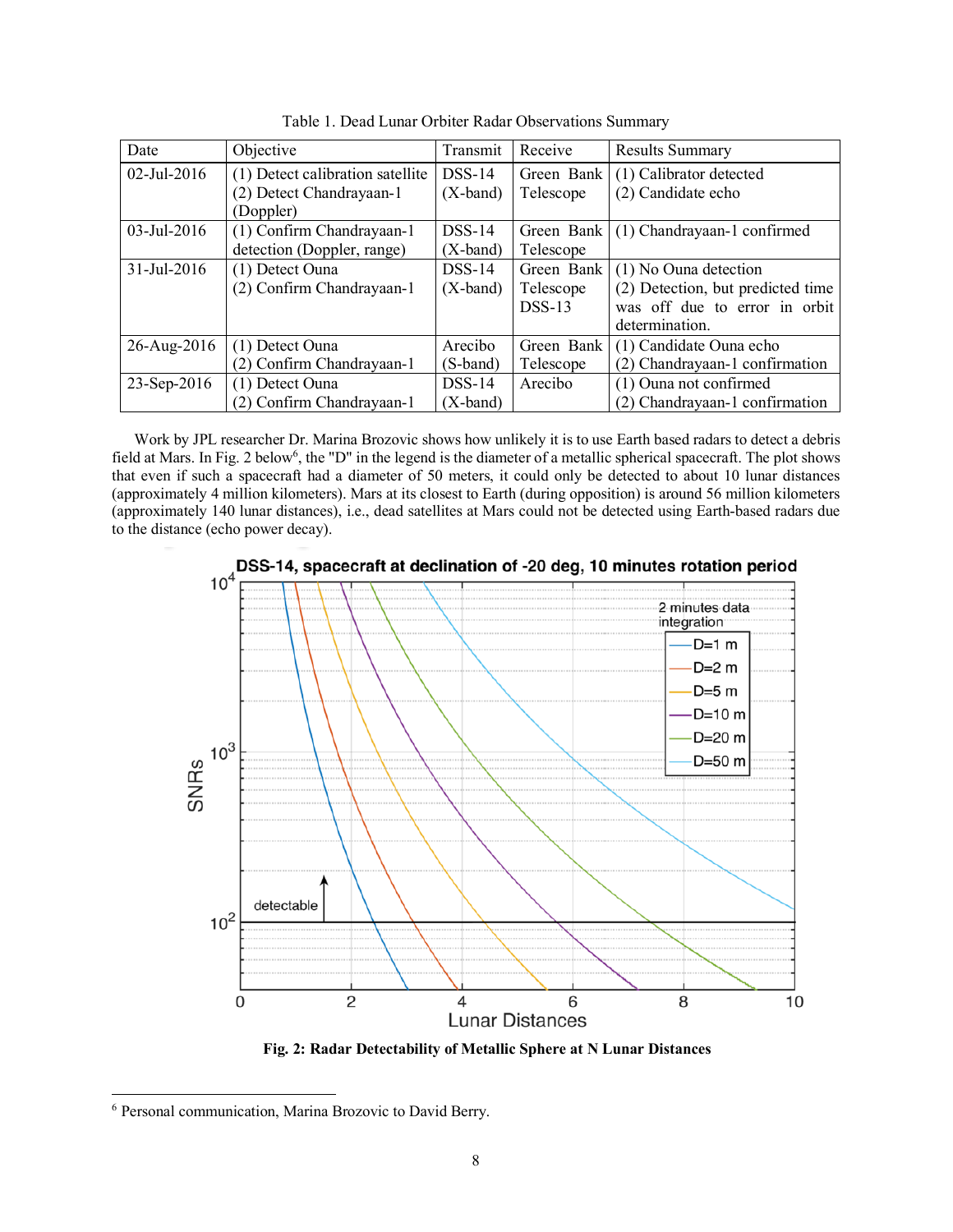## **C. Improved Reporting**

Since 2012 there have been a number of improvements and enhancements to the set of reports produced at the conclusion of each MADCAP run. A number of these newer features were presented in 2015 at the International Symposium on Space Flight Dynamics [7]; this section will focus on a few of the notable changes since 2015.

In the past five years, most of the improvements in MADCAP reporting have appeared in the Summary Report, the purpose of which is to inform recipients of any noteworthy upcoming conjunction events at the bodies analyzed. Events which meet specified thresholds are listed along with the necessary information to interpret these events. The Summary Report provides information about the bodies included in the analysis and whether they are active, inactive, or a natural body; about the ephemeris files and whether they are predicts grade, reference, or something else; about the event thresholds and the method used to establish them; and a variety of important information about the ephemeris files used in the run (name, span, and submit date). This report is contained within the body of an email and sent out to a wide distribution. As previously noted, this essentially constitutes the "Monitor" function of the "Conjunction Assessment Process for Mars Orbiters" [15], providing a "quick look" that conveys whether or not there is an observation that requires further attention. If a red event is identified, the "Response" function is activated.

In 2012, it was necessary to actually open a MADCAP Summary Report to determine if there had been any red events in a given analysis run. In May 2015, the number of red events identified in a given run was added to the email subject line (zero to n events). Thus a Summary Report recipient could determine if a given report contained anything meriting a response without opening the email; this feature allows a recipient to ignore the Summary Report if the number of red events is zero.

Until August 2017, it was necessary to compare successive MADCAP Summary Reports to determine if there had been any changes from one run to the next. In an updated release of MADCAP software, counters for changes in the run compared to the previous run were added at the top of the report; there were counters for the number of ephemeris file updates that had occurred and the number of thresholds that had changed. The changed items were colored blue and flagged with an asterisk "\*" so they stood out from the normal black text of the report.

Internally, MADCAP sends text messages to its operations team at the end of each run to confirm that it has in fact run, with an additional text message when any red events are identified in the run. This facilitates a timely response by the MADCAP team, and is particularly useful over weekends or holidays. Text messages are not at this time provided outside the MADCAP team, though they could potentially be offered in the future.

#### **D. "Renaming the Baby"**

One relatively minor change that was implemented was to rename the MADCAP program. In the beginning (2011), it had been named the "*MArs* Deepspace *Collision Avoidance* Process" (MADCAP) given that funding for the effort was primarily provided via the Mars Exploration Program, and the Mars environment was the first extraterrestrial environment of interest for study with MADCAP. However, a bit later some funding to support the lunar environment was obtained from the GRAIL mission and NASA/CARA. Several enhancements were then implemented based on lunar mission requests. To better reflect the large number of applicable missions, the multiple environments, and the functions involved, the MADCAP acronym was re-purposed and the process was re-christened the "*Multimission Automated* Deepspace *Conjunction Assessment* Process".

# **VII. Conjunction Assessment at Mars and the Moon - A New List of Future Plans**

As in the 2012 paper, this paper concludes by identifying a few items for potential future work. Planning for some of these is already in progress, though budgeting for actual implementations is still uncertain.

## **A. User Requested Runs**

Though typically MADCAP is invoked by automation, the capability to initiate an unscheduled run is preserved for several reasons. MADCAP can be executed manually from the Linux command line, passing it the required parameter file, if an analysis is desired outside the automation framework. This capability is utilized by the MADCAP team when new releases are tested, and also when it is necessary to restart the process after an error from which recovery is not automated. In February 2014, this capability was also used for a special collision avoidance study between NASA's Lunar Atmosphere and Dust Environment Explorer (LADEE) and the Lunar Reconnaissance Orbiter (LRO). The special study was conducted because MADCAP reports showed that the orbit crossing distance between LRO and LADEE would be less than 1 km for a few orbits. As described in Ref. [7]:

The LADEE navigation team designed several potential maneuvers to increase the orbit crossing distances over this period of close conjunctions. Special MADCAP runs were conducted to test out the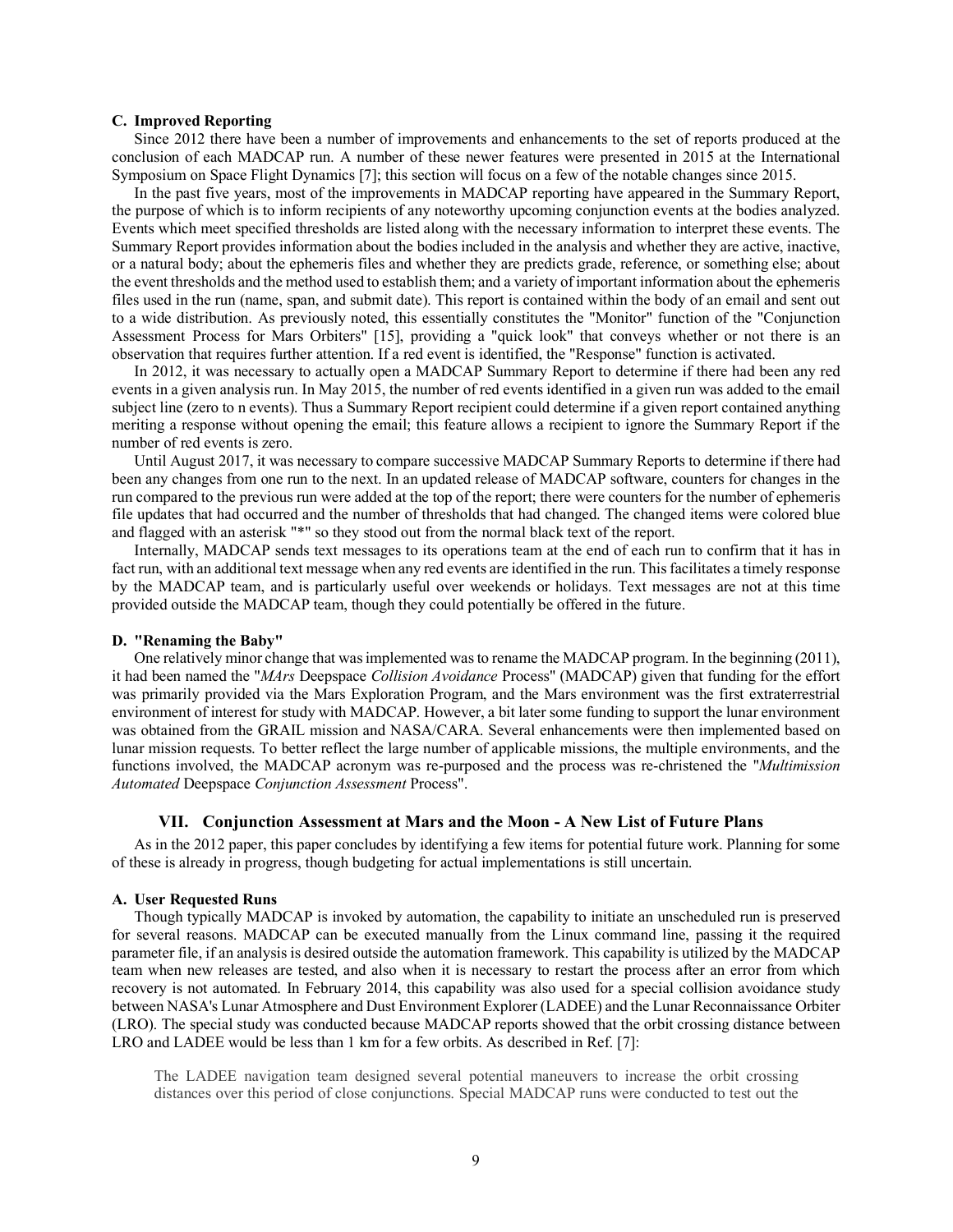impact of the possible maneuvers on the orbit geometries.... the maneuvers did not yield the desired results in terms of increasing orbit crossing distances for the entire period of interest and across LADEE's maneuver dispersions. Based on these MADCAP reports, both projects redesigned maneuvers to mitigate the risk of collision. LRO delayed a momentum wheel desaturation maneuver by 1 day to February 25th, 2014 and LADEE delayed an orbit maintenance maneuver by 2 days to February 27th 2014 to adjust periselene altitude. The LADEE maneuver was redesigned to maximize the in-track separation between the two spacecraft while keeping orbit crossing distance largely the same. The maneuver was retargeted to maximize the in-track distance between LADEE and two subsequent crossings of LRO such that the distance at closest approach would be greater than 1 km in the radial direction and greater than 4 km in the in-track direction. These conditions were required to hold across a sweep of maneuver performance errors. Special MADCAP runs were again conducted to evaluate the risk of a number of different post-maneuver trajectories including maneuver execution and orbit determination errors. The above requirements were met and the maneuvers successfully implemented. Working together through MADCAP, the projects were able to mitigate the risk and ensure the safety of both spacecraft.

This use of MADCAP to conduct special ad hoc analyses helped both projects avoid a potential collision, but it required a substantial time allocation by some members of the MADCAP operations team for a number of weekend runs using special ephemeris files. It also inspired the idea of allowing flight projects to conduct ad hoc studies on their own, i.e., "user requested runs". Such a feature would allow users to run studies at essentially any time without involving the MADCAP operations team (with some blackout limitations during regularly scheduled MADCAP operations runs). A high-level concept for such a capability has been brainstormed, but is not yet implemented.

## **B. Enhanced Visualization of Orbit Conjunctions**

The current two-dimensional (2D) plots sent out by MADCAP aid in the interpretation of how the spacecraft orbits and timing vary with respect to one another over time. However, they do not display much information on the geometry of the orbits at the time of the conjunction event. Much better insight could be gained from a three-dimensional (3D) visualization of the spacecraft orbits at the time of the conjunction. JPL's Monte navigation software is being enhanced to make generation of 3D orbital representations more seamless and straightforward. It may be possible for MADCAP to utilize this improvement to generate 3D images of the spacecraft orbits at the time of conjunction and include them as attachments in the emailed reports. The MADCAP team has been exploring this new capability.

## **C. Collision Probability (2D and 3D)**

The recent addition of covariance data used by MADCAP for calculating threshold values leads to a natural progression into using the data to calculate collision probabilities. Since the data sources used by MADCAP (SPICE SPK files, OEMs) do not contain spacecraft attitude information, MADCAP cannot take attitude into account in any probability calculations. Thus the calculation is necessarily based on a keep-out sphere around each spacecraft or natural body. MADCAP has the capability to calculate 2D collision probabilities based on spherical spacecraft radii provided as input parameters [6] and the covariance data from OEM files currently used for threshold calculations. It has been suggested that MADCAP implement the 3D collision probability algorithm that NASA/CARA is using for Earth orbiters [18]. The 3D algorithm does not depend upon some of the simplifying assumptions used in calculating the 2D collision probability (e.g., 2D assumes a straight trajectory, 3D allows use of a more realistic curvilinear trajectory; 2D assumes a static covariance size and orientation, 3D allows the size and orientation of the volume defined by the covariance to vary with time).

Calculating and publishing collision probabilities as supplementary information is a future MADCAP goal, though there is currently no plan to use probabilities as the main conjunction metric which triggers the Response Process. We have also commenced initial research into a different metric for establishing red event thresholds to address a concern that has arisen with the current method of using covariances to calculate thresholds (and collision probability) for spacecraft in highly elliptical orbits.

# **D. Work with NASA/JSC on SLS/EM-1 and SLS/EM-2 Missions**

The MADCAP team has been discussing with NASA/JSC the use of MADCAP to perform conjunction assessments including the large number of cubesats planned for co-manifest on NASA's SLS/EM-1 and SLS/EM-2. As noted previously, current plans call for up to 13 cubesats on SLS/EM-1 and up to 40 cubesats on SLS/EM-2. Options under consideration include an implementation of the User Requested Run feature in JPL's MADCAP implementation, and establishing a second instantiation of MADCAP at NASA/JSC. It is possible that there could be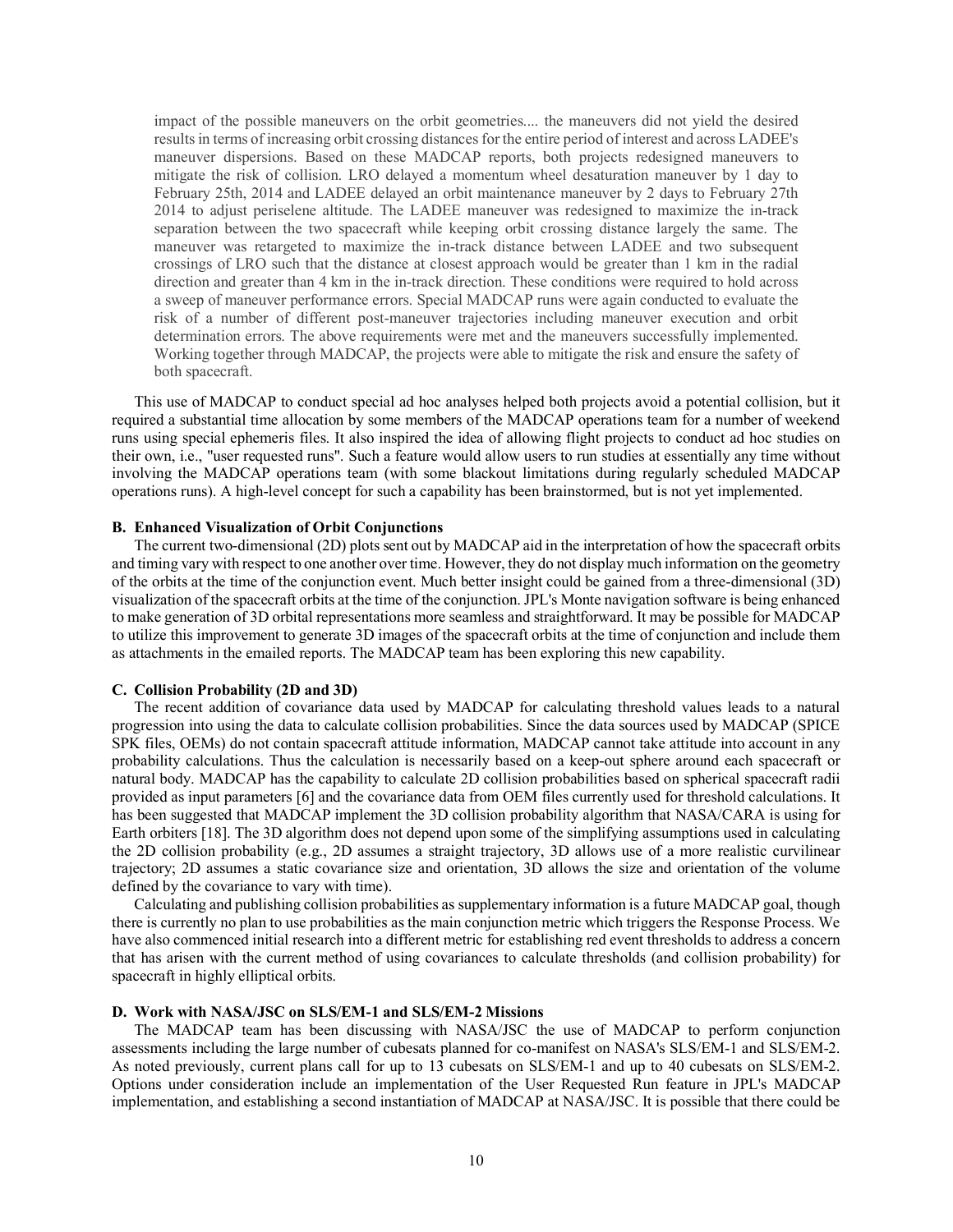a near-term implementation of the CDM in order to support the SLS/EM-1 and SLS/EM-2 missions. NASA/JSC is familiar with the CDM, and may be interested in receiving CDMs for conjunction events that occur in cis-lunar space during these missions.

# **VIII. Conclusion**

This paper has presented an update on the techniques used at JPL for automated conjunction assessment at Mars and the Moon using the MADCAP software. Much of the future work that was planned during a previous presentation in 2012 has since been implemented to some degree. Other unanticipated enhancements have also been applied in order to improve MADCAP's conjunction assessment analysis and reporting. Some further areas of potential future work to improve the current operation have been outlined.

MADCAP provides a "watchdog" infrastructure service at the Moon and Mars, extraterrestrial environments likely to experience an increase in exploration activity by spacefaring nations, where there are already multiple objects in orbit. Assuming accurate trajectories for future missions are made available on a regular basis, MADCAP can provide analyses to help prevent a debris field from being created, benefitting all spacefaring nations wishing to explore these shared orbital environments.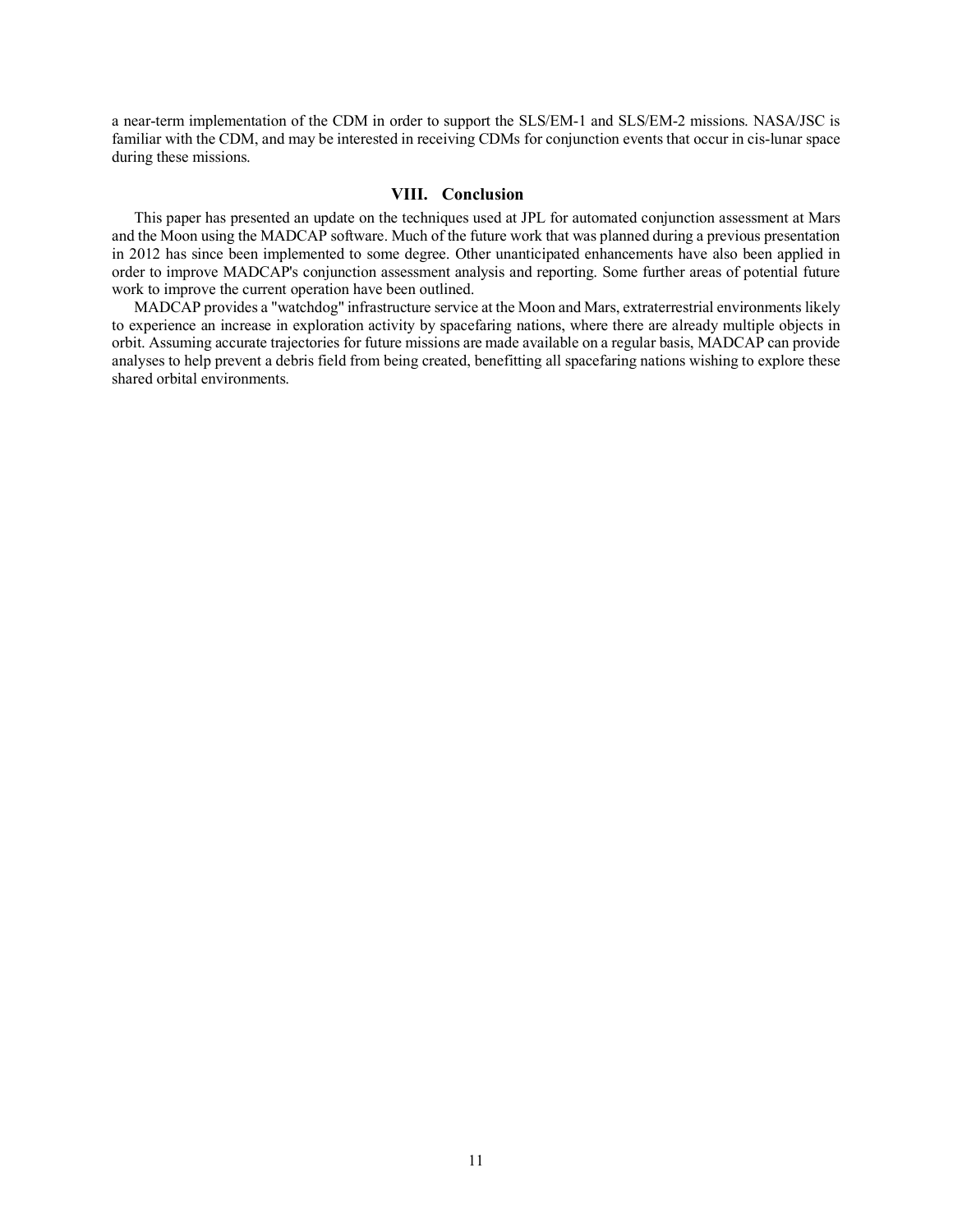# **IX. Appendix - A Sample MADCAP Summary Report**

**From:** JPL MDNAV <jplmdnav@airmail.fltops.jpl.nasa.gov> **Date:** Monday, March 5, 2018 at 2:56 PM To: mars madcap monitor <mars madcap monitor@jpl.nasa.gov> **Subject:** MADCAP -- Mars -- Summary -- 1 Red

#### **Analysis Time: 2018-03-05 21:33:54 UTC**

RED Threshold Updates: 0 ALL Threshold Updates: 0 Ephemeris Updates: 5

#### **Conjunction Assessment Bodies and Types**

|    | <b>Body Name</b>    | Type                          |
|----|---------------------|-------------------------------|
| ı  | Odyssey             | Active                        |
| 1r | Odyssey             | Active/Reference              |
| 2  | Mars Express Active |                               |
| 2r |                     | Mars Express Active/Reference |
| 3  | <b>MRO</b>          | Active                        |
| 4  | MAVEN               | Active                        |
| 5. | <b>MOM</b>          | Active                        |
| 6  | TGO                 | Active                        |
| 6r | TGO                 | Active/Reference              |
| 7  | Phobos              | Natural                       |
| 8  | Deimos              | Natural                       |
| 9  | VIKING1             | Inactive                      |
| 10 | MGS                 | Inactive                      |

**Red (Conjunction Data < 'Red' Thresholds and Event < 14 days from Analysis Time)**

|  |  |  |  |  |  |  |  | Bodies OXD value/limit (km) OXT value/limit (sec) CAD value/limit (km) CA Epoch (UTC-SCET) |
|--|--|--|--|--|--|--|--|--------------------------------------------------------------------------------------------|
|  |  |  |  |  |  |  |  | $3-4$ $-1.6$ $5.5$ $4P$ $84.4$ $254.2$ $4P$ $68.4$ $-- -2018-03-16$ $17:57:50$             |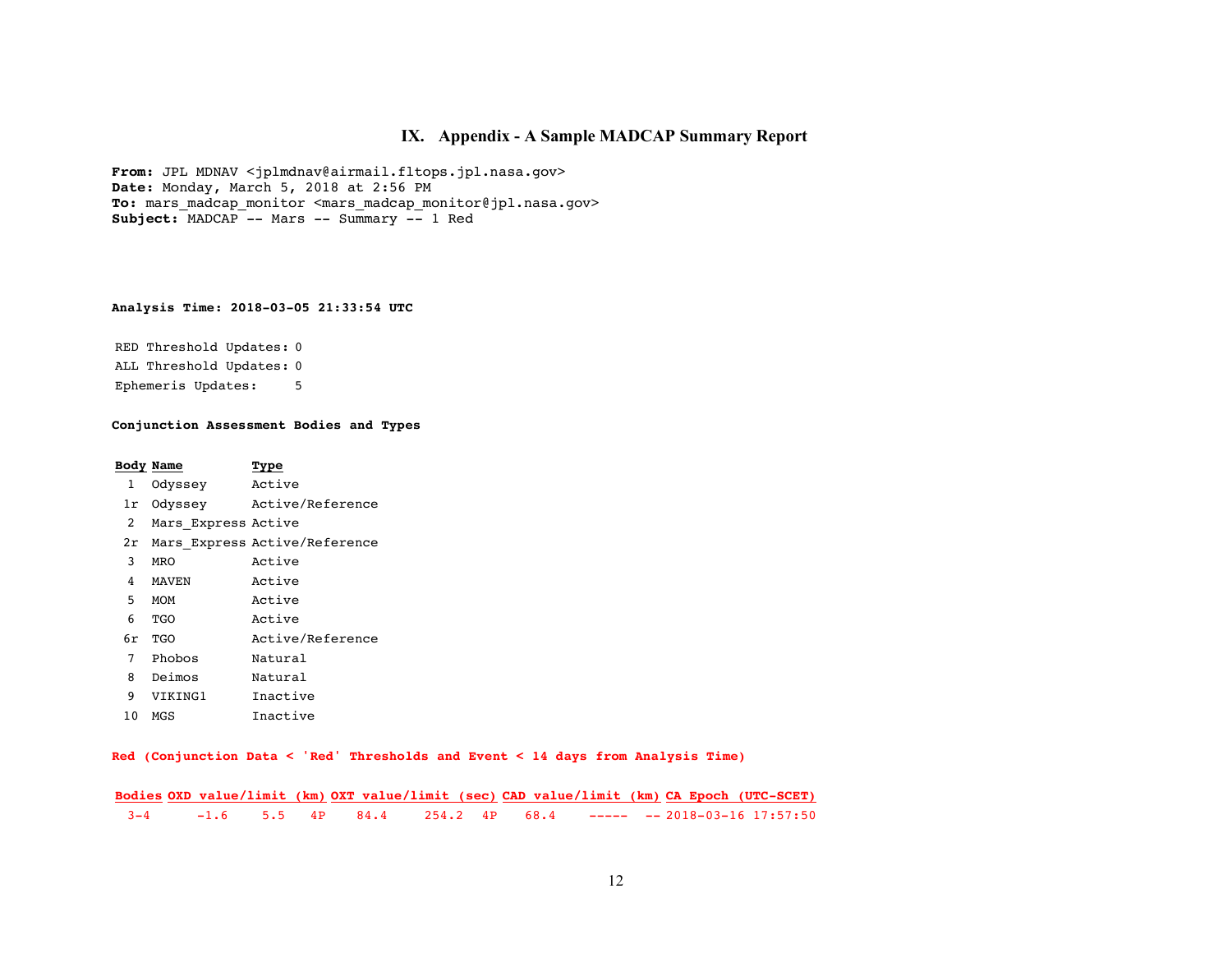**All (Conjunction Data < 'All' Thresholds for <= 100 days)**

|         |         | Bodies OXD (km) OXT (sec) CAD (km) |        | CA Epoch         | (UTC-SCET)          |
|---------|---------|------------------------------------|--------|------------------|---------------------|
| $3 - 4$ | $-10.0$ | $-1336.7$                          | 1143.7 |                  | 2018-03-16 08:49:23 |
| $3 - 4$ | $-9.1$  | 5397.9                             | 2719.6 |                  | 2018-03-16 09:46:21 |
| $3 - 4$ | $-5.9$  | 2741.8                             | 1624.3 | $2018 - 03 - 16$ | 13:49:28            |
| $3 - 4$ | $-1.6$  | 84.4                               | 68.4   | 2018-03-16       | 17:57:50            |
| $3 - 4$ | 0.4     | $-2562.3$                          | 2197.2 |                  | 2018-03-16 22:03:50 |
| $3 - 4$ | 3.3     | 4171.1                             | 2164.1 |                  | 2018-03-16 22:59:17 |
| $3 - 4$ | 8.1     | 1512.8                             | 1093.3 |                  | 2018-03-17 03:05:32 |
| $3 - 4$ | 9.4     | $-1142.4$                          | 981.4  |                  | 2018-03-17 07:13:50 |
| $1 - 6$ | 9.9     | $-35.6$                            | 79.2   |                  | 2018-04-14 14:52:20 |
| $1r-6$  | 9.9     | $-35.6$                            | 79.2   |                  | 2018-04-14 14:52:20 |
| $1-6r$  | 9.9     | $-35.6$                            | 79.2   |                  | 2018-04-14 14:52:20 |
| $1r-6r$ | 9.9     | $-35.6$                            | 79.2   |                  | 2018-04-14 14:52:20 |
| $1 - 6$ | 9.6     | 7043.4                             | 88.1   |                  | 2018-04-27 22:07:50 |
| $1r-6$  | 9.6     | 7043.4                             | 88.1   |                  | 2018-04-27 22:07:50 |
| $1-6r$  | 9.6     | 7043.4                             | 88.1   |                  | 2018-04-27 22:07:50 |
| $1r-6r$ | 9.6     | 7043.4                             | 88.1   |                  | 2018-04-27 22:07:50 |
| $1 - 6$ | 9.2     | 6997.3                             | 97.3   | $2018 - 05 - 20$ | 08:07:34            |
| $1r-6$  | 9.2     | 6997.3                             | 97.3   |                  | 2018-05-20 08:07:34 |
| $1-6r$  | 9.2     | 6997.3                             | 97.3   | $2018 - 05 - 20$ | 08:07:34            |
| $1r-6r$ | 9.2     | 6997.3                             | 97.3   | 2018-05-20       | 08:07:34            |
| $1 - 6$ | 9.8     | 3.6                                | 10.7   | $2018 - 05 - 20$ | 13:03:03            |
| $1r-6$  | 9.8     | 3.6                                | 10.7   | $2018 - 05 - 20$ | 13:03:03            |
| $1-6r$  | 9.8     | 3.6                                | 10.7   | $2018 - 05 - 20$ | 13:03:03            |
| $1r-6r$ | 9.8     | 3.6                                | 10.7   | $2018 - 05 - 20$ | 13:03:03            |
| $1 - 6$ | 7.7     | 45.0                               | 56.2   | $2018 - 05 - 20$ | 15:01:15            |
| $1r-6$  | 7.7     | 45.0                               | 56.2   | $2018 - 05 - 20$ | 15:01:15            |
| $1-6r$  | 7.7     | 45.0                               | 56.2   | $2018 - 05 - 20$ | 15:01:15            |
| $1r-6r$ | 7.7     | 45.0                               | 56.2   | $2018 - 05 - 20$ | 15:01:15            |

#### **Notes**

OXD means "Orbit Crossing Distance". OXT means "Orbit Crossing Timing". CAD means "Close Approach Distance".

Data for active spacecraft and natural bodies are displayed in the tables above. Data for inactive spacecraft are not displayed, but they are available in the conjunction metric tables and plots, which have been stored in the output directory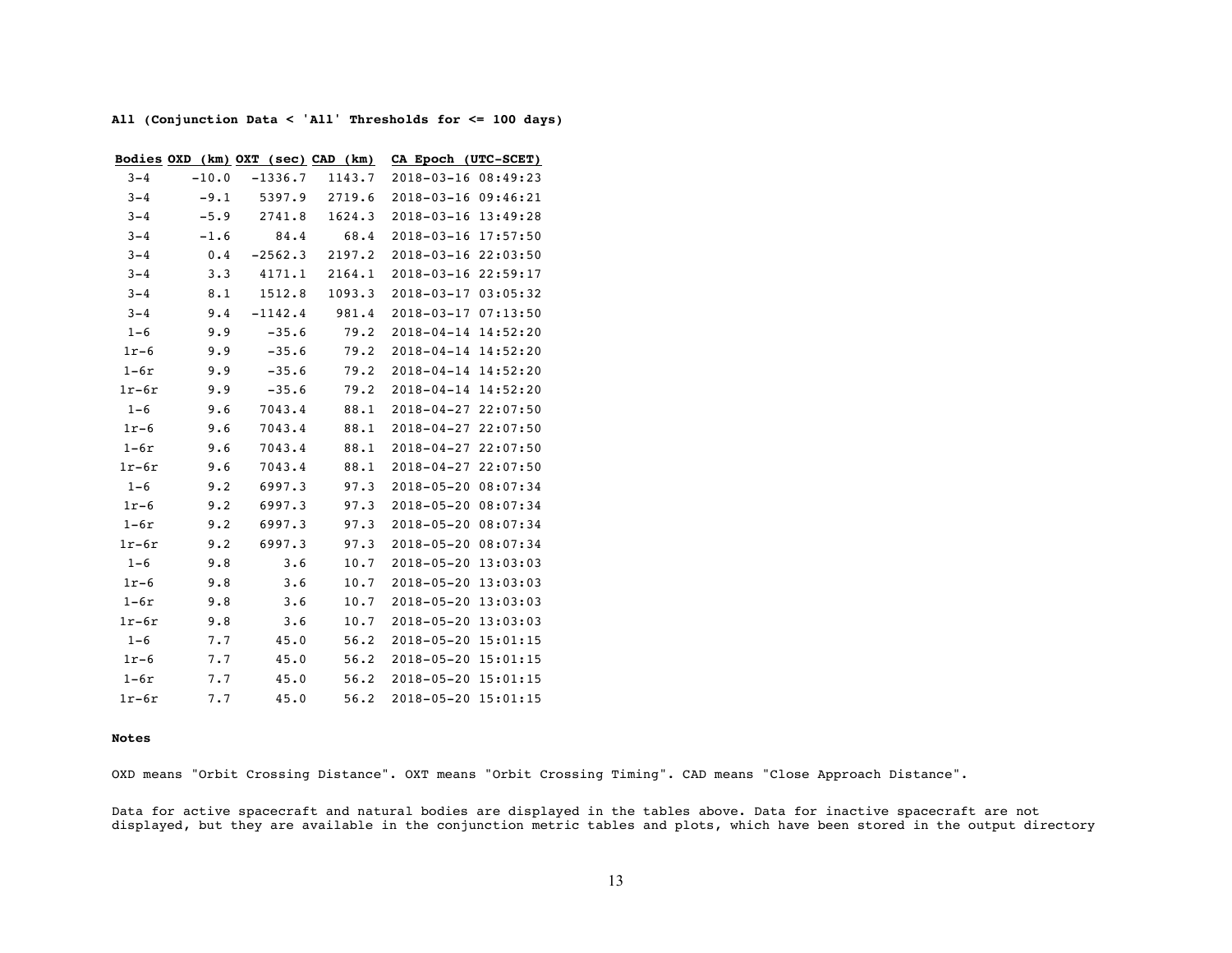listed below. Data for reference trajectories are not considered for Red events, but are considered in the All section for events at least 14 days ahead from the analysis time. Reference trajectories use the same thresholds as the nominal trajectories.

For more information, please see the point of contact listed below.

Analysis time: 2018-03-05 21:33:54 UTC Active spacecraft: Odyssey, Mars Express, MRO, MAVEN, MOM, TGO Natural bodies: Phobos, Deimos Inactive spacecraft: VIKING1, MGS Output directory: /nav/home/jplmdnav/MADCAP/Mars/archive Point of contact: MADCAP Mars@jpl.nasa.gov MADCAP build: 2.04.0

#### **Red Thresholds -- Polynomial Coefficients**

|    | Body Name    | (km) OXD1<br><b>OXDO</b> | $(km/t)$ OXD2 | $(km/t^2)$ OXTO | $(sec)$ $OXT1$ | $(sec/t)$ OXT2 | $sec/t^2)$ |
|----|--------------|--------------------------|---------------|-----------------|----------------|----------------|------------|
|    | Odyssey      | 0.0009                   | 0.0013        | 0.0000          | 0.0705         | $-0.0411$      | 0.0096     |
|    | Mars Express | 1,0000                   | 0.0000        | 0.0000          | 3000.0000      | 0.0000         | 0.0000     |
| 3  | <b>MRO</b>   | 0.0877                   | $-0.0315$     | 0.0040          | 0.0100         | 0.4939         | 0.0765     |
| 4  | MAVEN        | 1.3357                   | 0.3322        | 0.0042          | 0.0100         | 3.9752         | 1.7560     |
| 5. | <b>MOM</b>   | 0.2498                   | 0.0014        | 0.0012          | 0.0100         | 33,0089        | 0.3246     |
| 6  | TGO          | 1,0000                   | 0.0000        | 0.0000          | 3000.0000      | 0.0000         | 0.0000     |
|    | Phobos       | 30,0000                  | 0.0000        | 0.0000          | 15,0000        | 0.0000         | 0.0000     |
| 8  | Deimos       | 40,0000                  | 0.0000        | 0.0000          | 20,0000        | 0.0000         | 0.0000     |

Red OX Distance Threshold (t) =  $0XD0 + (0XD1 * t) + (0XD2 * t^2)$ Red OX Timing Threshold (t) =  $0XT0 + (0XT1 * t) + (0XT2 * t^2)$ where  $t = CA$  Epoch - Ephemeris File Submit Time (in days)

Red thresholds are based on 3-sigma values. Thresholds listed as "P" are based on a quadratic fit of the 3-sigma values as a function of time to the event. The polynomial coefficients used are listed in the table above. Lines for coefficients which have been updated since the last run are colored blue, and each line's body is marked with an "\*". Thresholds listed as "C" are based on 3-sigma covariance data provided by the mission.

#### **All Thresholds -- Constants**

| Body Name | OXD (km) CAD (km) |     |
|-----------|-------------------|-----|
| Odyssey   | 10                | 100 |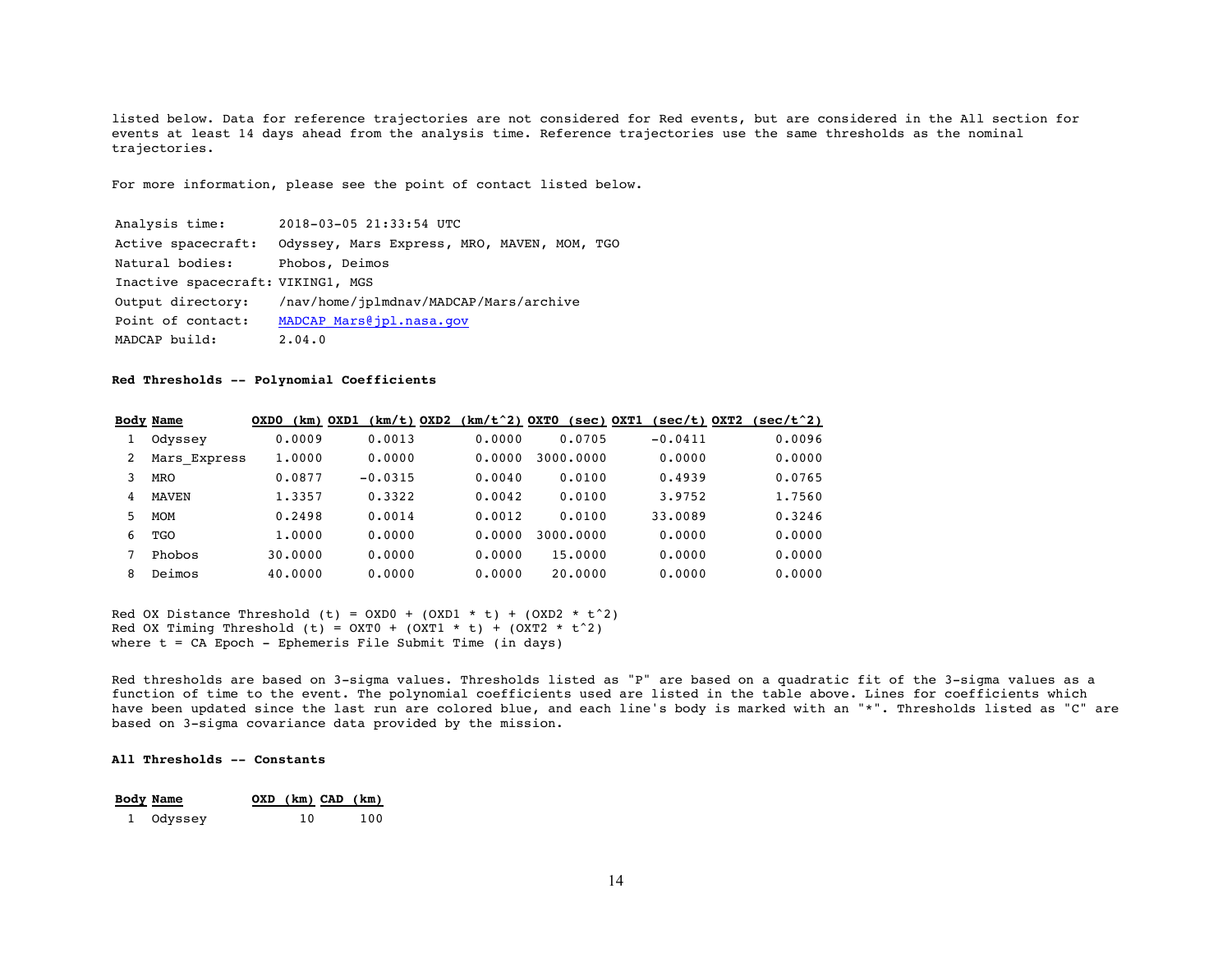| 2 | Mars Express | 10 | 100  |
|---|--------------|----|------|
| 3 | MRO          | 10 | 300  |
| 4 | MAVEN        | 10 | 3000 |
| 5 | <b>MOM</b>   | 20 | 100  |
| 6 | TGO          | 10 | 100  |
| 7 | Phobos       | 45 | 100  |
| 8 | Deimos       | 60 | 200  |

All OX Distance Threshold = OXD All CA Distance Threshold = CAD

All thresholds are always constants. The constants used are listed in the table above. Lines for constants which have been updated since the last run are colored blue, and each line's body is marked with an "\*".

#### **Ephemerides**

|   | <b>Body Ephemeris</b>                                    | Submitted               | Begin                      | End                          |
|---|----------------------------------------------------------|-------------------------|----------------------------|------------------------------|
|   | p m od71869-71873 72975 v1.bsp                           | 2018-02-27 00:05:46 UTC | 25-FEB-2018 21:13:50 UTC   | 27-MAY-2018 23:58:50 UTC     |
|   | 1r p m od71869-71873 72975 v1.bsp V0.1                   | Analysis Time           | 25-FEB-2018 21:13:50 UTC   | 27-MAY-2018 23:58:50 UTC     |
|   | 2* MOEM 1803050AS PREDICT 0001.CR.bsp                    | 2018-03-05 14:00:47 UTC | 22-FEB-2018 12:35:36 UTC   | 27-MAR-2018 19:22:41 UTC     |
|   | 2r MOEM 180122OAS SCHED 0001.CR.bsp                      | 2018-01-23 15:52:01 UTC | 21-JAN-2018 01:08:49 UTC   | 01-JAN-2022 00:00:00 UTC     |
|   | 3 pf psp rec54351 54346 55121 p-v1.bsp                   | 2018-03-01 18:11:07 UTC | 01-MAR-2018 03:48:50 UTC   | 30-APR-2018 14:07:50 UTC     |
|   | 4* trj orb 06667-06670 06831 v1 mvn.bsp                  | 2018-03-05 19:06:52 UTC | 05-MAR-2018 03:48:50 UTC   | 04-APR-2018 16:48:50 UTC     |
|   | 5* mom spk 180301-180501 od494 v1 dsn.bsp                | 2018-03-05 21:22:58 UTC | 01-MAR-2018 14:30:00 UTC   | 01-MAY-2018 12:00:00 UTC     |
|   | 6* TOEM 1803050AS PREDICT 0001.CR.bsp                    | 2018-03-05 11:52:54 UTC | $04-MAR-2018$ 23:49:28 UTC | 16-JUL-2018 04:46:38 UTC     |
|   | 6r* TOEM 1803020AS SCHEDULE 0001.CR.bsp                  | 2018-03-05 14:55:08 UTC | 26-FEB-2018 08:51:18 UTC   | $02-NOV-2019$ $14:49:42$ UTC |
|   | mar097.2010-2029.bsp                                     | Analysis Time           | 29-DEC-2009 23:58:53 UTC   | 01-JAN-2030 23:58:50 UTC     |
| 8 | mar097.2010-2029.bsp                                     | Analysis Time           | 29-DEC-2009 23:58:53 UTC   | 01-JAN-2030 23:58:50 UTC     |
| 9 | viking1 nominal 01032017 01032019.bsp                    | Analysis Time           | 28-FEB-2017 23:58:50 UTC   | 28-FEB-2019 23:58:50 UTC     |
|   | 10 p 171030-181030-061214 10yr nominal.nio Analysis Time |                         | 30-OCT-2017 05:28:50 UTC   | 30-OCT-2018 06:28:50 UTC     |

Ephemeris files for the bodies analyzed are listed in the table above. Lines for files which have been updated since the last run are colored blue, and each line's body is marked with an "\*".